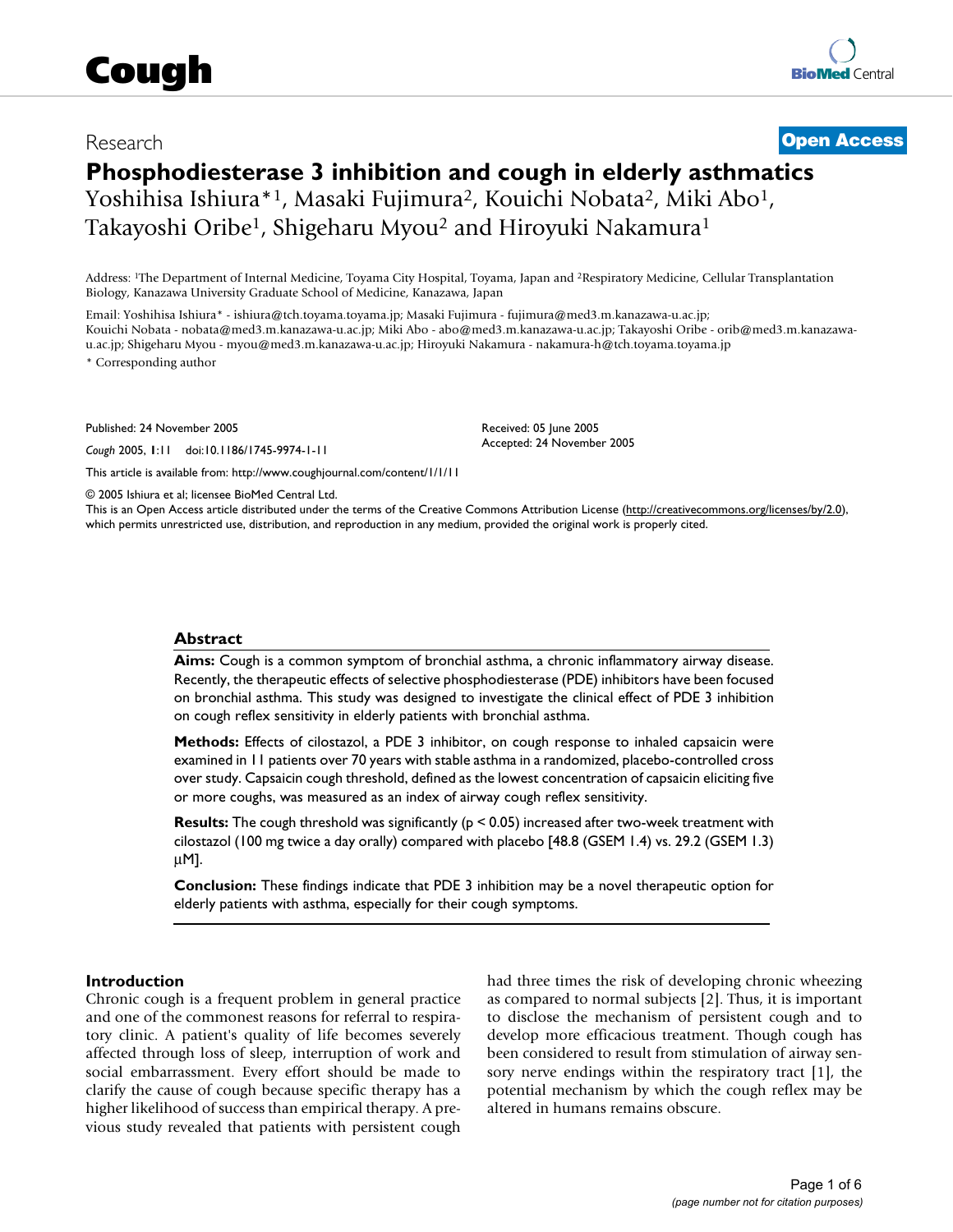|                   |             |     |                |      |          |                                  |                          |                                        |                          |                                            | Treatment                            |                          |                              |                           |
|-------------------|-------------|-----|----------------|------|----------|----------------------------------|--------------------------|----------------------------------------|--------------------------|--------------------------------------------|--------------------------------------|--------------------------|------------------------------|---------------------------|
| Patient<br>number | Age<br>(yr) | Sex | Height<br>(cm) | Type | Severity | Total IgE in<br>serum<br>(IU/ml) | Specific IgE in<br>serum | Complication<br>of allergic<br>disease | RT20-FEVI<br>$(mg/ml)^*$ | Bronchodilat<br>or response<br>$(\%)^{**}$ | <b>BDP</b><br>$(\mu g / \text{day})$ | Theophylline<br>(mg/day) | Clenbuterol<br>$(\mu$ g/day) | Carbocysteine<br>(mg/day) |
|                   | 81          | M   | 154            | Int  | Moderate | 75                               |                          | $\blacksquare$                         | 2.50                     | 34.0                                       | 800                                  | 0                        | 40                           | 1500                      |
| $\overline{2}$    | 72          | F.  | 151            | Ext  | Moderate | 464                              | HD                       | AR                                     | $2.50\,$                 | 25.4                                       | 800                                  | 0                        | 0                            | $\mathbf 0$               |
| 3                 | 80          | F.  | 143            | Ext  | Moderate | 3                                | Mite, HD                 | $\blacksquare$                         | 1.25                     | 27.0                                       | 800                                  | 0                        | 40                           | $\mathbf 0$               |
| 4                 | 72          | F.  | 148            | Int  | Mild     | 28                               |                          | $\blacksquare$                         | 0.08                     | 19.4                                       | $\mathbf 0$                          | 0                        | 0                            | 1000                      |
| 5                 | 79          | F.  | 142            | Int  | Moderate | 37                               |                          | $\blacksquare$                         | 5.00                     | 27.6                                       | 800                                  | 0                        | 20                           | 1500                      |
| 6                 | 72          | F.  | 150            | Int  | Moderate | 57                               |                          | $\blacksquare$                         | 0.31                     | 22.3                                       | 400                                  | 0                        | 40                           | 0                         |
| $\overline{7}$    | 72          | F.  | 147            | Ext  | Moderate | 647                              | HD, Ceder                | $\blacksquare$                         | 0.31                     | 31.8                                       | 800                                  | 0                        | 20                           | 1500                      |
| 8                 | 70          | F.  | 140            | Int  | Moderate | 17                               |                          | $\blacksquare$                         | 1.25                     | 17.6                                       | 800                                  | 0                        | 40                           | 1500                      |
| 9                 | 75          | M   | 162            | Ext  | Moderate | 148                              | HD, Ceder                | <b>AR</b>                              | 2.50                     | 4.1                                        | 800                                  | 0                        | 40                           | 1500                      |
| $\overline{10}$   | 71          | M   | 165            | Ext  | Moderate | 133                              | Mite, Ceder              | AR                                     | 1.25                     | 14.6                                       | 0                                    | 0                        | 40                           | 1500                      |
| П                 | 80          | M   | 165            | Int  | Moderate | $\overline{2}$                   |                          |                                        | 2.50                     | 12.6                                       | 400                                  | 0                        | 0                            | $\mathbf 0$               |

Ext, extrinsic; Int, intrinsic; HD, house dust; AR, allergic rhinitis; BDP, beclomethasone diproprionate inhalation.

\*PC20-FEV1 shows concentration of inhaled methacholine causing a 20% fall in FEV1.

\*\*Bronchodilator response means percent increase in forced expiratory volume in 1s (FEV1) from the baseline value after inhalation of 300 µg of salbutamol sulfate.

All patients used inhaled β2-agonists (salbutamol or procaterol) on demand.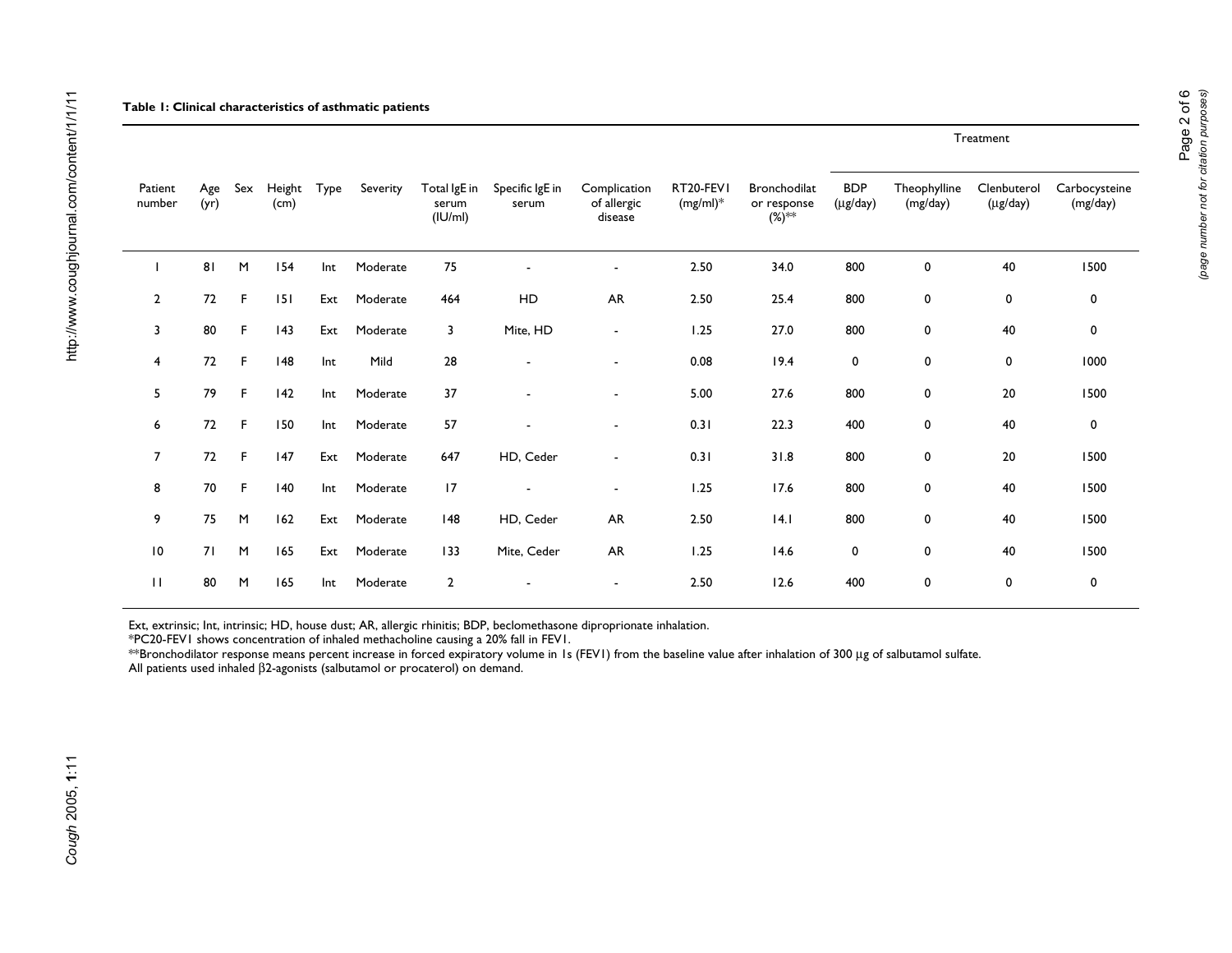

#### Individual data of capsaicin cough thresh patients with stable bronchial asthma **Figure 1** old before each treatment and after placebo and cilostazol treatments in elderly

Individual data of capsaicin cough threshold before each treatment and after placebo and cilostazol treatments in elderly patients with stable bronchial asthma. Each horizontal bar represents geometric mean value. Closed circles and open circles represent patients undergoing steroid inhalation therapy and patients without steroid inhalation therapy, respectively. P values: Wilcoxon signed-ranks test using logarithmically transformed values.

Recently, considerable attention has been focused on the potential use of selective inhibitors of cyclic nucleotide phosphodiesterases (PDEs) in the treatment of respiratory diseases as PDE isoenzymes may play an important role in the regulation of airway caliber and bronchial smooth muscle function [3]. It has been shown that PDE 3 and PDE 4 are the major adenosine 3' 5'-cyclic monophosphate (cyclic-AMP) – hydrolyzing enzymes and that human airway smooth muscle contains isozymes of the PDE families [4,5]. Furthermore, human lung tissue contains multiple PDE isozymes [6]. Therefore, it is important to determine the possible role of inhibition of these PDE isozymes *in vivo*. Though previous research failed to prove a bronchodilator effect of a PDE 3 and PDE 4 dual inhibitor, zardaverine, in patients with partially reversible chronic airway obstruction [7], others indicated the pro-

tective effect of selective PDE 3 and PDE 4 inhibitors [8,9]. We have demonstrated that a phosphodiesterase 3 inhibitor, cilostazol, reduces bronchial hyperresponsiveness to inhaled methacholine in elderly patients with stable asthma [10].

Based on these findings, this study was designed to elucidate the potential importance of orally administered cilostazol on cough reflex sensitivity to inhaled capsaicin in asthmatic elderly patients.

#### **Subjects and Methods** *Subjects*

Eleven patients over 70 years with stable bronchial asthma (4 males and 7 females) with a mean age of 74.9  $\pm$  1.3 ( $\pm$  SEM) (range 70–81) yrs participated in this study.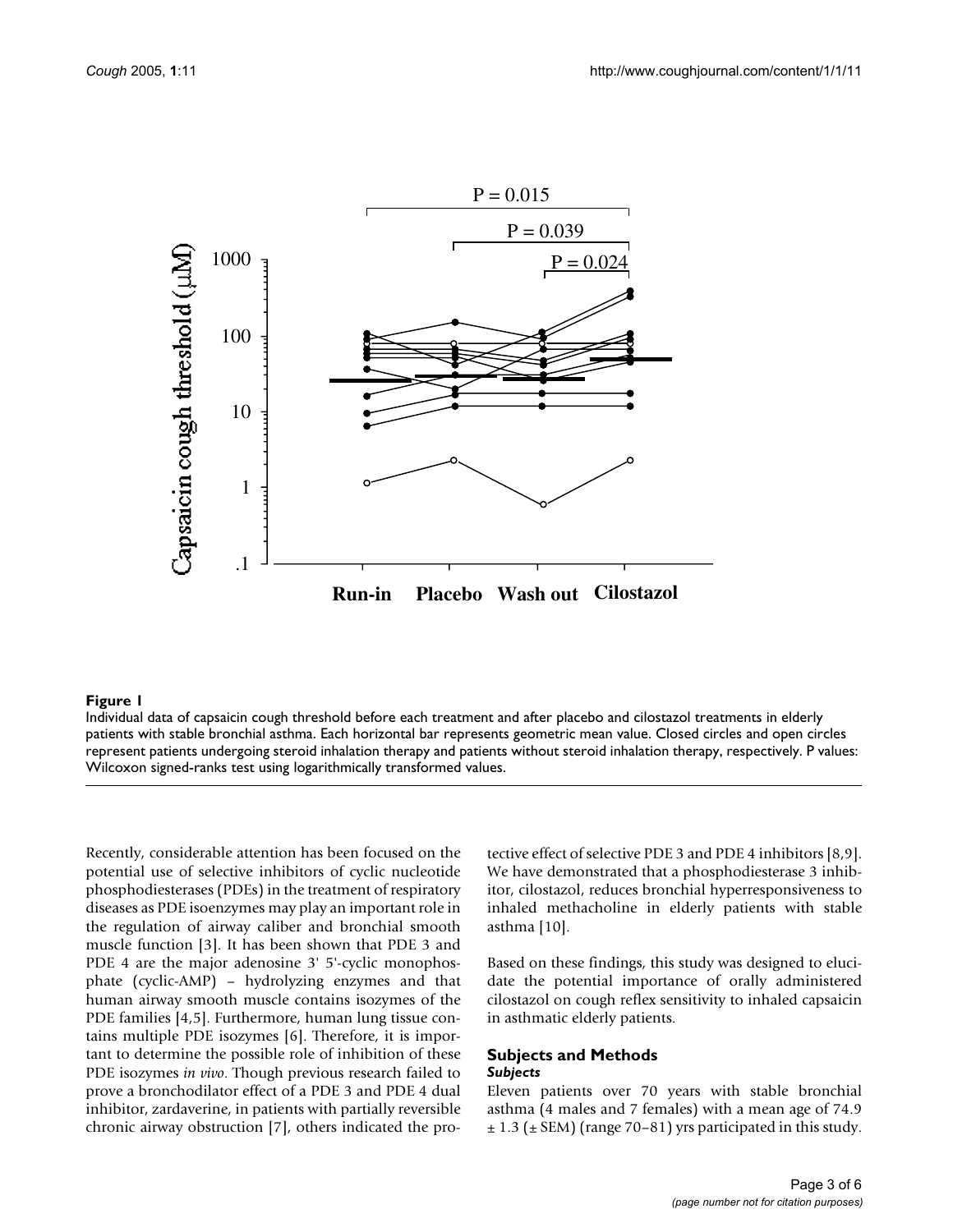|                       | Run-in          | Placebo         | Wash out        | Cilostazol      |
|-----------------------|-----------------|-----------------|-----------------|-----------------|
| FVC as $%$ pred. $(%$ | $102.3 \pm 5.7$ | $104.7 \pm 5.8$ | $102.1 \pm 5.1$ | $108.4 \pm 4.7$ |
| FEVI as% pred. $(\%)$ | $98.5 \pm 8.2$  | $100.4 \pm 7.7$ | $98.5 \pm 6.6$  | $106.3 \pm 7.3$ |

**Table 2: Pulmonary function on cilostazol and placebo treatments in patients with bronchial asthma**

Data are shown as mean value ± standard error of the mean.

All patients were lifetime nonsmokers or ex-smokers with no history of viral infection for at least 4 weeks prior to the study. Informed consent was obtained from all subjects. Characteristics of individual patients are shown in table 1. This study was approved by the Ethics Committee of our hospital.

Each asthmatic patient satisfied the American Thoracic Society definition of asthma, with symptoms of episodic wheezing, cough, shortness of breath responding to bronchodilators and reversible airflow obstruction documented on at least one previous pulmonary function study [11]. Reversibility was defined as greater than 12% increase in the forced expiratory volume in one second (FEV<sub>1</sub>) following inhalation of 200  $\mu$ g salbutamol sulfate. All patients had bronchial hyperresponsiveness as shown in table 1 and were taking oral (short-acting clenbuterol) and/or aerosol  $\beta_2$ -agonists (short-acting procaterol), inhaled steroids (beclomethasone dipropionate) and/or mucolytic agents (carbocysteine). They had not received oral theophylline or oral steroid therapy for at least eight weeks. This study was carried out when their symptoms were mild and stable.

*Assessment of cough reflex sensitivity to inhaled capsaicin* Cough reflex sensitivity was assessed by a capsaicin provocation test [12]. Capsaicin (30.5 mg) was dissolved in Tween 80 (1 mL) and ethanol (1 mL) and then dissolved in physiological saline (8 mL) to make a stock solution of  $1 \times 10^{-2}$  M, which was stored at -20 °C. This solution was diluted with physiological saline to make solutions starting at a concentration of 0.49 µM and increased by doubling concentrations up to 1000 µM. Each subject inhaled

a control solution of physiological saline followed by progressively increasing concentrations of the capsaicin solution. Solutions were inhaled by the subjects for 15 s every 60 s, by tidal mouth-breathing whilst wearing a noseclip from a Bennett Twin nebulizer (3012-60 cc, Puritan-Bennett Co., Carlsbad, California, USA). Increasing concentrations were inhaled until five or more coughs were elicited. The nebulizer output was 0.21 mL/min. The number of capsaicin-induced coughs were counted by a blindfolded medical technician in our pulmonary function laboratory. The cough threshold was defined as the lowest concentration of capsaicin that elicited five or more coughs.

### *Study protocol*

The subjects' concomitant medication was stopped at 9.00 p.m. on the previous day to allow a washout time of 12 h or more before the measurement of cough threshold to inhaled capsaicin at 10.00 a.m. on each test day to reduce the diurnal variability of cough response.

Each patient attended 4 times, once every 2 weeks, at the same time each day. A control measurement of capsaicin cough threshold was carried out before the first treatment. After a two week wash out period, treatment with cilostazol and a placebo was performed in a randomized, crossover fashion, with a washout period of 2 weeks between treatments. Two cilostazol tablets (100 mg) or their placebo were taken orally two times a day for 14 days at 8.00 a.m. on the test day.  $FEV<sub>1</sub>$  was measured on a dry wedge spirometer (Transfer Test, P.K. Morgan Ltd., UK) before the capsaicin challenge to assess the bronchoactive effect of the treatment regimens.

#### *Data analysis*

Capsaicin cough threshold values were expressed as a geometric mean with a geometric standard error of the mean (GSEM). Forced vital capacity (FVC) and  $FEV<sub>1</sub>$  were shown as arithmetic mean values  $\pm$  SEM. The cough threshold, the FVC and the FEV<sub>1</sub> values were compared between each pair of the four test periods (run-in, placebo treatment, wash out and cilostazol treatment) by the Wilcoxon signed-ranks test. Data was transformed to logarithmic values for cough threshold at this test. A p-value of 0.05 or less was taken as significant.

# **Results**

Cough threshold to inhaled capsaicin before each treatment (run-in and washout period) and after treatment with cilostazol and placebo are shown in figure 1. Geometric mean values for the cough threshold were 25.9 (GSEM 1.4)  $\mu$ M in run-in period, 27.5 (GSEM 1.4)  $\mu$ M in washout period, 48.8 (GSEM 1.4) µM after cilostazol treatment and 29.2 (GSEM 1.3) µM after placebo treatment. The cough threshold after the cilostazol treatment was significantly ( $p < 0.05$ ) greater than the value after the placebo treatment. FVC or FEV1 value was not significantly different between run-in period, washout period, cilostazol treatment and placebo treatment as shown in table 2.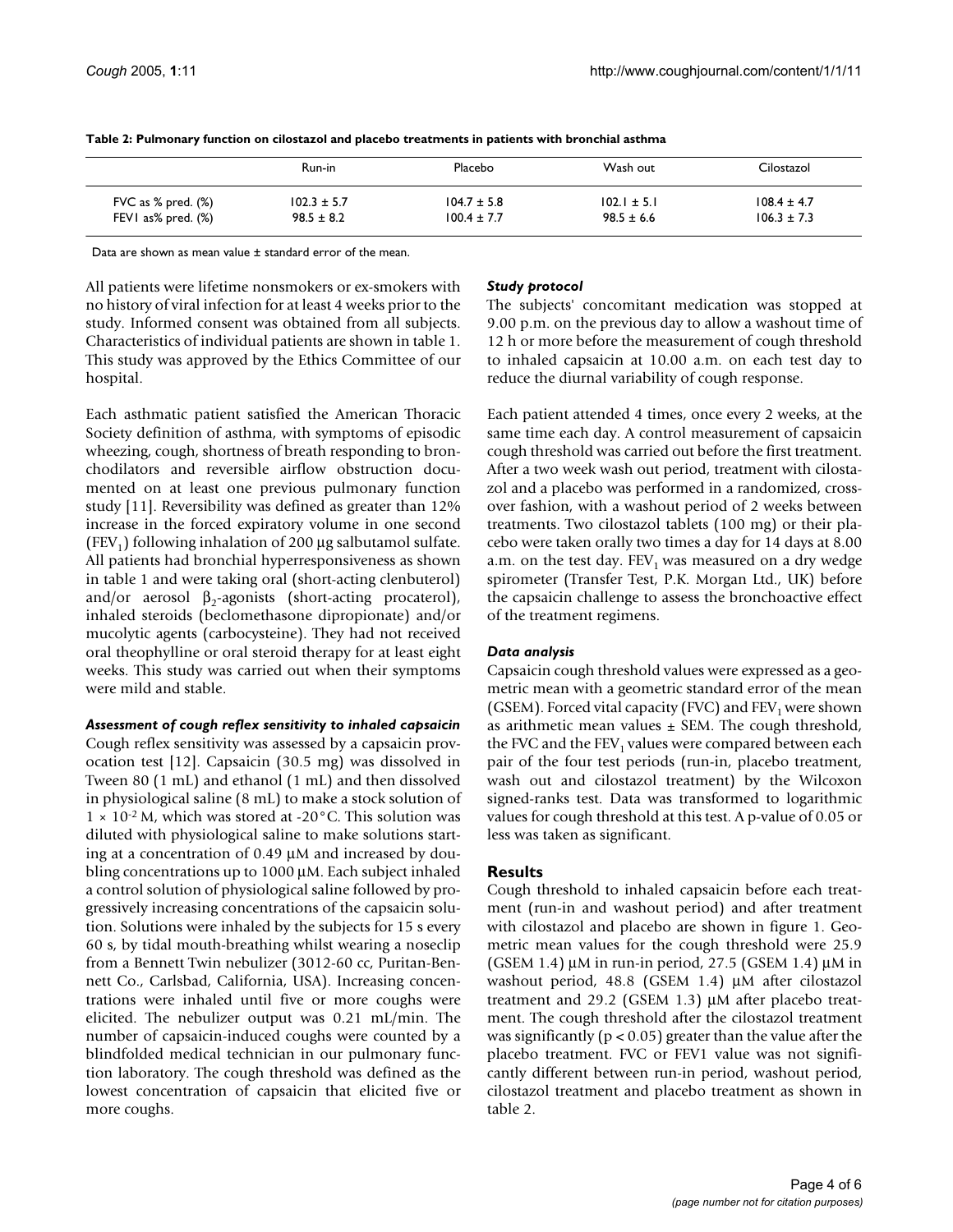There were no changes in serum IgE and peripheral blood eosinophils, therefore, treatment with cilostazol did not affect the IgE production or peripheral blood eosinophil count. After the administration of cilostazol, none of the patients complained of headache. Other adverse effects such as palpitations, flushing and dizziness were not observed with the cilostazol treatment in patients participating in this study, since the side effects of cilostazol are less frequent in elderly patients as shown in our previous study [10].

# **Discussion**

The present study showed that two-week treatment with a PDE 3 inhibitor, cilostazol, increased the cough threshold to inhaled capsaicin in elderly patients with stable asthma. No difference could be found in the baseline pulmonary function, peripheral blood eosinophil counts and IgE production between cilostazol and placebo treatments. From these findings, PDE 3 inhibition may be useful in elderly patients suffering from bronchial asthma, especially cough predominant asthma.

Although cough is a protective reflex that facilitates the expulsion of mucus from the airways, chronic cough causes major functional limitation in a great number of people who seek medical service. It is well known that cough can be the sole manifestation in some asthmatic patients [13], however, the precise mechanism correlating to the cough reflex in this disorder remains obscure. A recent study revealed that inflammatory mediators play major roles in the pathogenesis of bronchial asthma, however, the relationship between inflammatory mediators and airway cough reflex sensitivity also remains unclear. Previous studies showed that some inflammatory mediators can modulate the sensitivity of the cough reflex [14,15]. We indicated that intrinsic thromboxane A2 (TxA2) is a possible modulator, augmenting both airway cough reflex sensitivity and bronchial responsiveness whilst not having a bronchoconstricting effect in stable asthmatics [14,16,17]. Other studies reported that prostaglandin F2α (PGF2α) enhances airway cough reflex sensitivity with bronchoconstricting effect [18,19]. It has also been shown that inhaled prostaglandin E2 (PGE2), which acts as a bronchodilator, enhances cough reflex sensitivity [19,20]. These findings indicate the variable role of inflammatory mediators in the local control of cough reflex with no relation to bronchoconstriction.

Previous studies have shown the effects of selective inhibition of PDE isozymes in inhibition of inflammatory cell function and relaxation of airway smooth muscle in asthmatic airways [3-9,21]. Bachelet et al have shown that alveolar macrophages from asthmatic patients have increased PDE activity [22]. Other researchers have indicated that PDE 3 is closely coupled to the regulation of prostaglandin D2 (PGD2) generation [23]. Recently we demonstrated the bronchoprotective effect of PDE 3 inhibition in asthmatic patients [10,24,25], on the basis that PDE 3 is indeed present in human airway smooth muscle [26]. We, therefore, carried out this study on the assumption that PDE 3 activity in an asthmatic airway might also lead to increased sensitivity of airway cough response and concluded that a selective PDE 3 inhibitor, cilostazol, can modulate to reduce the airway cough sensitivity to inhaled capsaicin. We also showed that there was no improvement in lung function despite our previous study [10]. Though the precise mechanism for this discordant remains obscure, we stipulate that the difference in the cilostazol administration period may be a possible cause of the discordant, because in our previous study, bronchodilation was observed with a single administration of cilostazol. Precise mechanisms for the improvement of cough reflex sensitivity indicated in this study also remains unclear because we did not measure PC20. One of the possible mechanisms is that elevation of cyclic-AMP induced by PDE 3 inhibition may play some role in the regulation of cell activity and airway cough reflex sensitivity [26].

Furthermore, the bronchoprotective effect of PDE 3 inhibition for non-asthmatic subjects was not examined. There is therefore a need for further studies in patients with other bronchial disorders and normal subjects.

In conclusion, the present study clearly indicates that PDE 3 inhibition can attenuate cough reflex sensitivity in the airways of elderly asthmatic patients. Oral administration of cilostazol may be a novel therapeutic option for patients with bronchial asthma, for whom cough is an especially troublesome symptom. This is the first report demonstrating the efficacy of PDE 3 inhibition in view of cough reflex sensitivity in elderly asthmatics. Further studies are required to investigate the role of other PDE isozymes in airway cough reflex sensitivity in bronchial asthma.

# **Abbreviations**

cyclic-AMP = adenosine 3' 5'-cyclic monophosphate; CVA = cough variant asthma; FEV1 = forced expiratory volume in one second; FVC = forced vital capacity; GSEM = geometric standard error of the mean; PDE = phosphodiesterase; PGD2 = prostaglandin D2; PGE2 = prostaglandin E2; PGF2α = prostaglandin F2α; TNF-α = tumor necrosis factor-α; TxA2 = thromboxane A2; TxB2 = thromboxane B2.

# **References**

1. Irwin RS, Boulet LP, Cloutier MM, Fuller R, Gold PM, Hoffstein V, Ing AJ, McCool D, O'Byrne P, Poe RH, Prakash UBS, Pratter MR, Rubin BK: **[Managing cough as a defense mechanism and as a symp](http://www.ncbi.nlm.nih.gov/entrez/query.fcgi?cmd=Retrieve&db=PubMed&dopt=Abstract&list_uids=9725800)[tom.](http://www.ncbi.nlm.nih.gov/entrez/query.fcgi?cmd=Retrieve&db=PubMed&dopt=Abstract&list_uids=9725800)** *Chest* 1998, **114:**133S-181S.